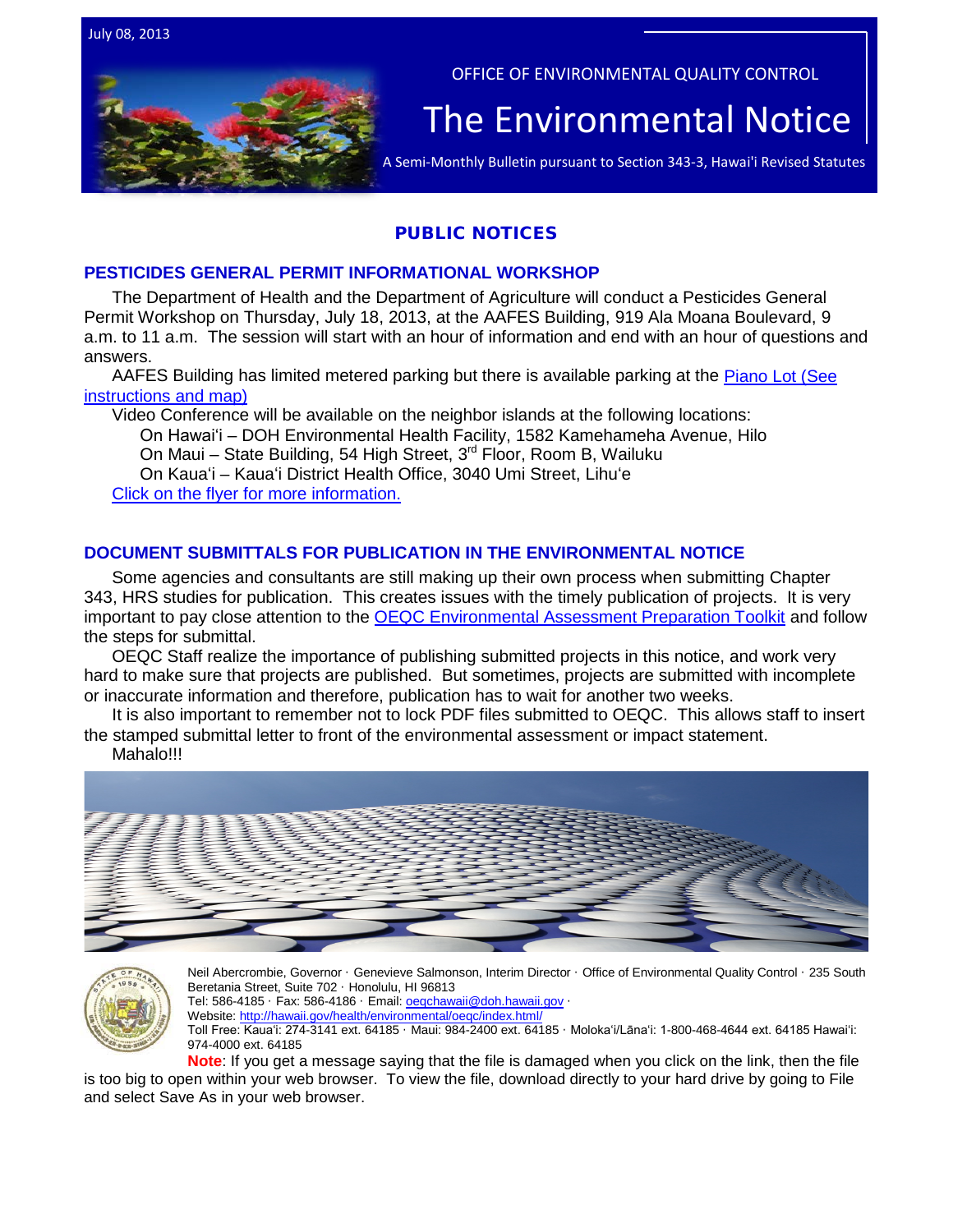### **FRONT PAGE**

## **[Pesticides General Permit Informational Workshop](http://oeqc.doh.hawaii.gov/Shared%20Documents/EA_and_EIS_Online_Library/Non-343-EA-EIS-Notices/2013-07-08-Pesticides-General-Permit-Informational-Workshop-Flyer.pdf)**

**Documents Submittals For Publication in the Environmental Notice** 

## **HAWAIʻI (HRS 343)**

| <b>MAUI</b> |                                        |  |
|-------------|----------------------------------------|--|
|             |                                        |  |
|             |                                        |  |
|             | <b>MOLOKAʻI</b>                        |  |
|             |                                        |  |
|             |                                        |  |
|             | O'AHU (HRS 343)                        |  |
|             |                                        |  |
|             |                                        |  |
|             | KAUA'I (HRS 343)                       |  |
|             |                                        |  |
|             |                                        |  |
|             | <b>COASTAL ZONE MANAGEMENT NOTICES</b> |  |
|             |                                        |  |
|             |                                        |  |
|             | <b>SHORELINE NOTICES</b>               |  |
|             |                                        |  |
|             |                                        |  |
|             | <b>CLOCCADY</b>                        |  |

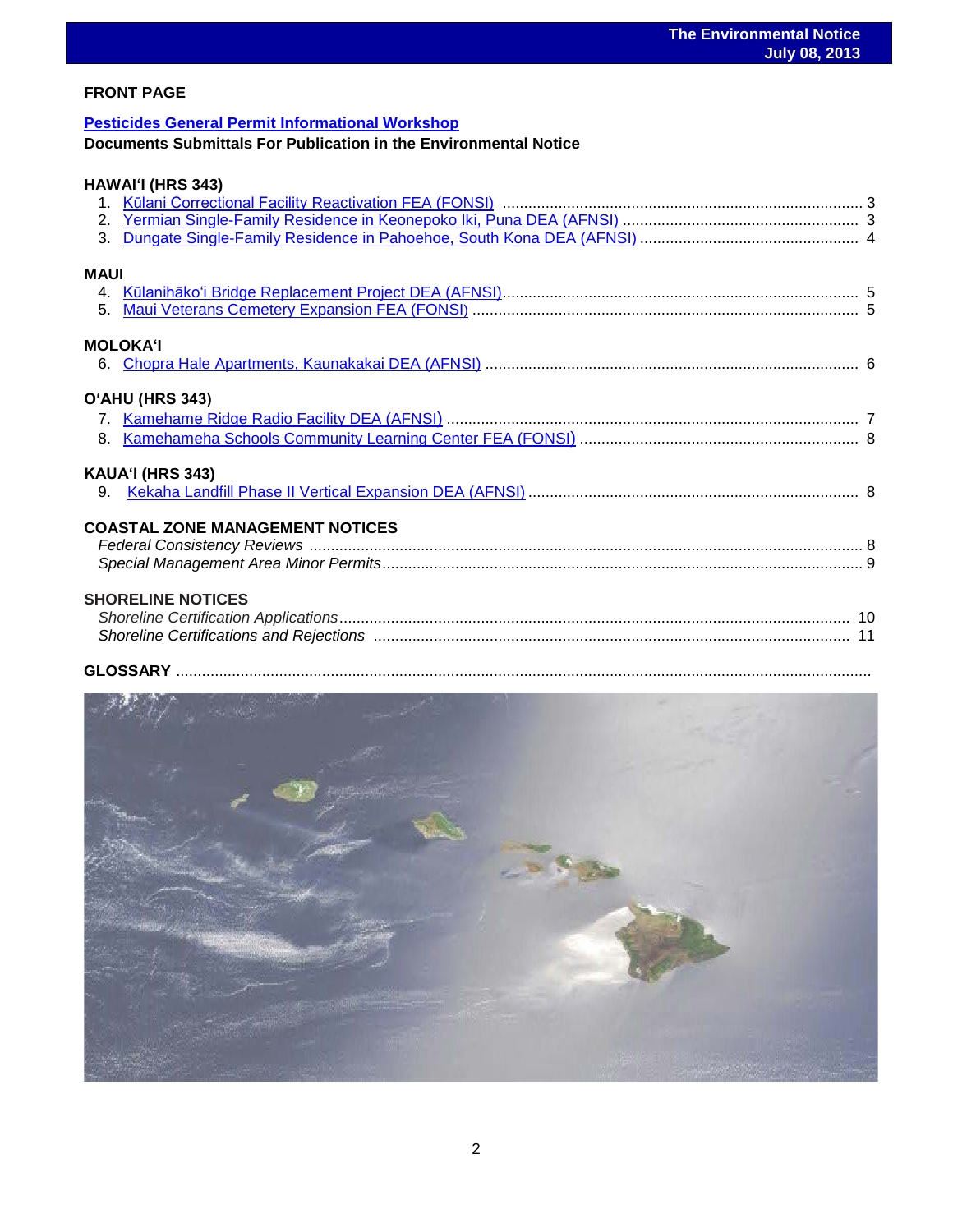# ֖֖֦֧֧֦֧֚֚֚֚֚֚֚֚֚֚֚֚֚֚֬֡֡֡֡֡֞֡֡֡֡֬֡֡֡֬֡֡֡֬ HAWAI**ʻ**I (HRS 343)

## **1. [Kūlani Correctional Facility](http://oeqc.doh.hawaii.gov/Shared%20Documents/EA_and_EIS_Online_Library/Hawaii/2010s/2013-07-08-HI-5B-FEA-Kulani-Correction-Facility-Reactivation.pdf) Reactivation FEA (FONSI)**

| Island:                        | Hawaiʻi                                                                     |  |
|--------------------------------|-----------------------------------------------------------------------------|--|
| <b>District:</b>               | South Hilo                                                                  |  |
| TMK:                           | (3) 2-4-008: Portion of 009                                                 |  |
| <b>Permits:</b>                | Building Permit; Conservation District Use Permit; BLNR                     |  |
|                                | Approval to Operate and Manage a Correctional Facility                      |  |
|                                | at the Project Site                                                         |  |
| <b>Proposing/Determination</b> |                                                                             |  |
| Agency:                        | Department of Accounting and General Services, 1151                         |  |
|                                | Punchbowl Street, Honolulu, HI 96813. Contact: Joseph Earing, (808) 586-0   |  |
| <b>Consultant:</b>             | R.M. Towill Corporation, 2024 N. King Street, Suite 200, Honolulu, HI 96819 |  |
|                                | Contact: Chester Koga, (808) 842-1133                                       |  |

**Status:** Finding of No Significant Impact Determination

The Department of Public Safety, State of Hawai'i (PSD), proposes to reactivate (reopen) developed portions of the approximately 280-acre Kūlani Correctional Facility (Kūlani CF), closed in 2009, to accommodate approximately 200 minimum security inmates. Many inmates assigned to Kūlani CF will be transferred from in-state facilities, allowing for the return to Hawai'i of inmates currently serving sentences in Mainland correctional facilities. The project involves primarily logistical actions to assemble required staff and physically transfer Hawai'i inmates. Architectural, engineering and environmental analyses in 2012 of the existing dormitories, workshops, dining facilities, and administrative spaces revealed that the facility is ready for occupation by 200 inmates with only nominal repairs and no major facility upgrades. The budget for making necessary repairs and upgrades is \$600,000. PSD proposes to occupy the site as soon as possible but by 2014 at the latest.

The former Kūlani CF is located on the slopes of Mauna Kea, Island of Hawai'i, about 20 miles southwest of Hilo and is accessed through the 19-mile substandard Stainback Highway. The proposed reactivation of Kūlani CF is consistent with numerous established policies. The proposed reactivation supports Hawai'i's justice reinvestment initiative strategy to bring out-of-state prisoners back to Hawai'i, reduce spending on corrections, and reinvest savings generated in strategies that would reverse recent crime trends.

## **2. [Yermian Single-Family Residence at](http://oeqc.doh.hawaii.gov/Shared%20Documents/EA_and_EIS_Online_Library/Hawaii/2010s/2013-07-08-HI-5E-DEA-Yermian-Single-Family-Residence-Keonepoko-Iki-in-Puna.pdf) Keonepoko Iki in Puna DEA (AFNSI)**

| Island:<br><b>District:</b><br>TMK: | Hawaiʻi<br>Puna<br>1-5-009:035                                                                                                                                                                                            |                                   |  |
|-------------------------------------|---------------------------------------------------------------------------------------------------------------------------------------------------------------------------------------------------------------------------|-----------------------------------|--|
| <b>Permits:</b>                     | Special Management Area Permit or exemption; Plan<br>Approval, Grubbing, Grading, and Building Permits;<br><b>Conservation District Use Permit, National Pollutant</b><br>Discharge Elimination System Permit (potential) | <b>Subject</b><br><b>Property</b> |  |
| <b>Applicant:</b>                   | David A. Yermian, 1824 Loma Vista Dr., Beverly Hills,<br>CA 90210. Contact: James Leonard, (808) 896-3459                                                                                                                 |                                   |  |
| <b>Approving</b>                    |                                                                                                                                                                                                                           |                                   |  |
| Agency:                             | Department of Land and Natural Resources, Conservation and Coastal Lands, 1151                                                                                                                                            |                                   |  |
|                                     | Punchbowl Street, Room 131, Honolulu, HI 96813. Contact: Sam Lemmo, (808) 587-0377                                                                                                                                        |                                   |  |
| <b>Consultant:</b>                  | Geometrician Associates, PO Box 396, Hilo, HI 96721. Contact: Ron Terry, (808) 969-7090                                                                                                                                   |                                   |  |
| <b>Status:</b>                      | Statutory 30 day public review and comment period starts, comments are due by August<br>7, 2013. Please send comments to the applicant, approving agency and consultant.                                                  |                                   |  |

David Yermian seeks a Conservation District Use Permit (CDUP) to build a single-family residence and related improvements on his 2.181-acre lot located makai of the Old Government Road, adjacent

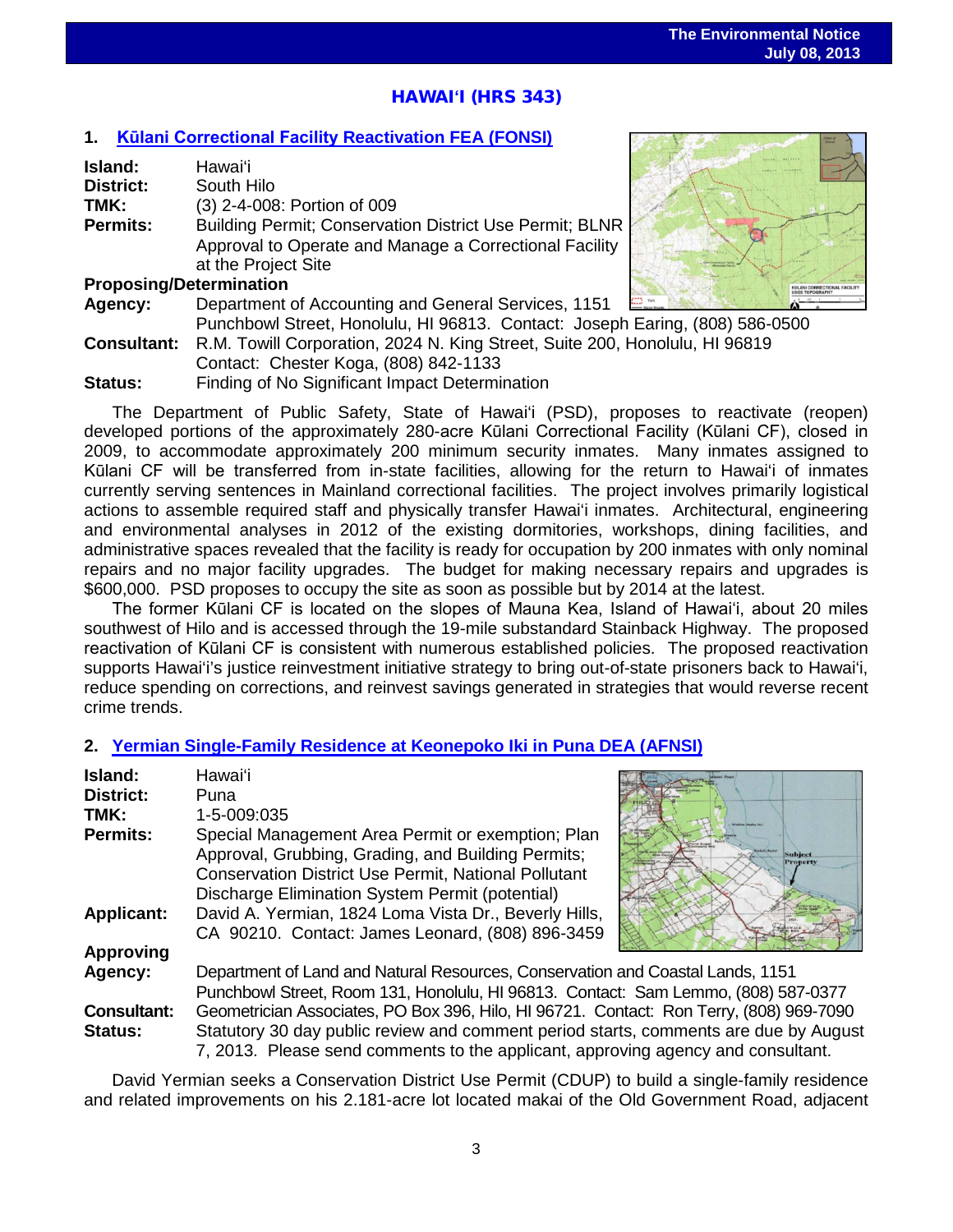to an existing home, near the Hawaiian Shores subdivision. The proposed home will be 4,470 square feet, including the two-story house and garage. The home will have three bedrooms and two baths, and will be set back a minimum of 110 feet from the shoreline at an elevation of approximately 36 feet above sea level, outside the flood zone. Other features include an IWS, a driveway, poles and lines for utilities and a catchment water tank with capacity for water supply and fire flow.

The lot was cleared decades ago for a former residence that was later demolished, and it contains almost entirely non-native vegetation except near the shoreline, where some naupaka and hala trees are present near the shoreline. Except around the residence and driveway, existing vegetation will be left intact. No threatened or endangered plants are present, and impacts to endangered Hawaiian hoary bats and Hawaiian Hawks will be avoided through timing of vegetation removal and/or hawk nest survey. Archaeological and cultural survey have determined that no historic properties or cultural features are practices are present. Landclearing and construction activities would occur over less than an acre, which would produce minor short-term impacts mitigated by Best Management Practices.

#### **3. Dungate Single-Family Residence in Pahoehoe, [South Kona DEA \(AFNSI\)](http://oeqc.doh.hawaii.gov/Shared%20Documents/EA_and_EIS_Online_Library/Hawaii/2010s/2013-07-08-HI-5E-DEA-Dungate-Single-Family-Residence-Pahoehoe-South-Kona.pdf)**

| Island:            | Hawaiʻi                                                                                 |                       |  |
|--------------------|-----------------------------------------------------------------------------------------|-----------------------|--|
| <b>District:</b>   | South Kona                                                                              | o Kailua-Kon          |  |
| TMK:               | 8-7-007:011                                                                             |                       |  |
| <b>Permits:</b>    | Special Management Area Permit or exemption; Plan                                       |                       |  |
|                    | Approval, Grubbing, Grading, Building Permits; and                                      | Dundate               |  |
|                    | <b>Conservation District Use Permit.</b>                                                | Property              |  |
| <b>Applicant:</b>  | Peter Dungate, 75-1193 Kamalani Street, Holualoa, HI                                    |                       |  |
|                    | 96725. Contact: Roy A. Vitousek III, (808) 329-5811                                     | <b>FOOTES</b><br>RESE |  |
| <b>Approving</b>   |                                                                                         |                       |  |
| Agency:            | Department of Land and Natural Resources, Conservation and Coastal Lands, 1151          |                       |  |
|                    | Punchbowl Street, Room 131, Honolulu, HI 96813. Contact: Sam Lemmo, (808) 587-0377      |                       |  |
| <b>Consultant:</b> | Geometrician Associates, PO Box 396, Hilo, HI 96721. Contact: Ron Terry, (808) 969-7090 |                       |  |
| <b>Status:</b>     | Statutory 30 day public review and comment period starts, comments are due by August    |                       |  |
|                    | 7, 2013. Please send comments to the applicant, approving agency and consultant.        |                       |  |

Peter Dungate seeks a Conservation District Use Permit to build a single-family residence and related improvements on a 6.6-acre lot located adjacent to the shoreline at Pahoehoe in Kona. The location of the house and accessory features is constrained by several factors, including topography, archaeological sites and buffers, and Limited Subzone rules. The one-story home will be 2,234 square feet, including the house and lanai and covered entry area. The home will be set back a minimum of 44 feet from the certified shoreline at an elevation of about 33 to 36 feet above sea level. Other features include a catchment water tank, a generator, an Individual Wastewater System and an existing driveway which will be improved but left unpaved. All features will be a minimum of 40 feet from the shoreline. Two kiawe trees will be cut or trimmed and several new native or Polynesian trees will be planted near the house site. No modifications within the shoreline setback area are planned. The vegetation is scattered, scrubby and low non-native trees, and there will be no impacts to native flora or fauna. The applicant has recognized the public ownership of the roads that traverse his properties and has worked with Na Ala Hele to protect the public interest in access along traditional access ways. Archaeological and cultural resources have been avoided through inventory, consultation, and approved treatment plans, and the site layout has situated the home, driveway and other features in areas that avoid impacts. Two burial sites and several archaeological features will be preserved in accordance with approved preservation and burial treatment plans.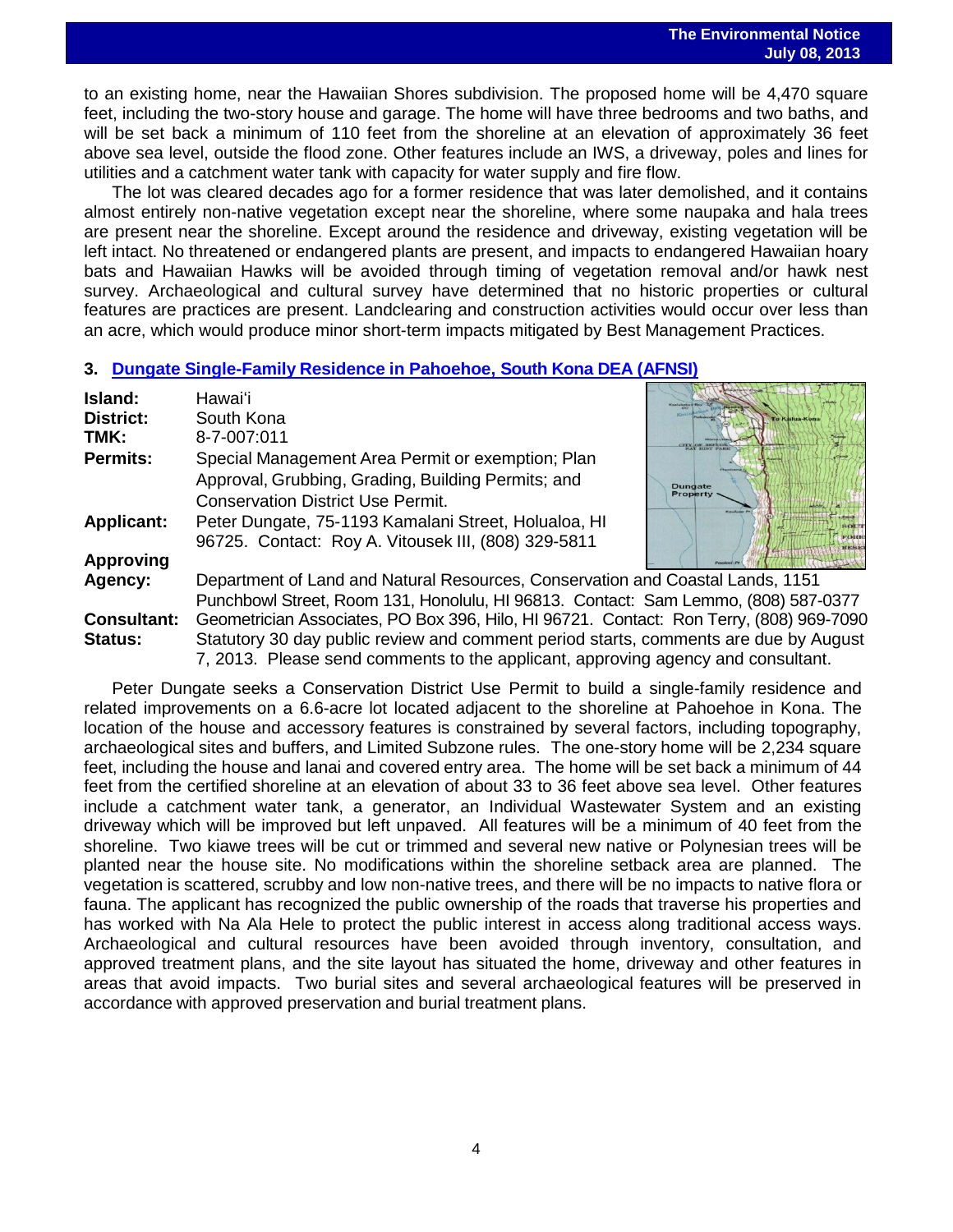**ISLAND OF MAUI** 

**PROJECT LOCATION** 

# **MAUI (HRS 343)**

## **4. Kūlanihākoʻ[i Bridge Replacement Project](http://oeqc.doh.hawaii.gov/Shared%20Documents/EA_and_EIS_Online_Library/Maui/2010s/2013-07-08-MA-5B-DEA-%20Kulanihakoi-Bridge-Replacement.pdf) DEA (AFNSI)**

| Island:          | Maui                                                                                    | <b>ISLAND OF MAUL</b> |
|------------------|-----------------------------------------------------------------------------------------|-----------------------|
| <b>District:</b> | Wailuku                                                                                 |                       |
| TMK:             | (2) 3-9-001: portion of 015, 147, 162, and South Kihei                                  |                       |
|                  | Road Right-of-Way                                                                       |                       |
| <b>Permits:</b>  | Section 404, Clean Water Act, Nationwide Permit;                                        |                       |
|                  | Section 10 Permit, Rivers and Harbors Act; National                                     | <b>PROJECT</b>        |
|                  | Environmental Policy Act (NEPA) Categorical Exclusion;                                  | <b>VICINITY</b>       |
|                  | Section 401, Clean Water Act, Water Quality                                             |                       |
|                  | Certification; National Pollutant Discharge Elimination Permit for Dewatering Activity; |                       |
|                  | Noise Permit; Stream Channel Alteration Permit; Coastal Zone Management Federal         |                       |
|                  | Consistency Certification; Special Management Area Use Permit; Shoreline Setback        |                       |
|                  | Variance; Special Flood Hazard Area Development Permit; Grading/Grubbing Permit;        |                       |

Permit to Perform Work within County Right-of-Way

### **Proposing/Determination**

- Agency: County of Maui, Department of Public Works, 200 South High Street, 4<sup>th</sup> Floor, Wailuku, HI 96793. Contact: Wendy Kobashigawa, (808) 270-7745
- **Consultant:** Wilson Okamoto Corporation, 1907 S. Beretania Street, Ste. 400, Honolulu, HI 96826 Contact: Milton Arakawa, (808) 946-2277
- **Status:** Statutory 30 day public review and comment period starts, comments are due by August 7, 2013. Please send comments to the proposing/determination agency and consultant.

The existing Kūlanihākoʻi Bridge is a four (4)-cell concrete box culvert system which spans Kūlanihāko'i Gulch, in Kīhei, Maui, Hawaiʻi. The County of Maui Department of Public Works (DPW) is proposing to replace the existing Kūlanihāko'i Bridge as the existing culverts are structurally deficient and in advanced stages of deterioration The replacement bridge will be constructed with six (6) new culverts; each approximately six 6 feet wide, 4 feet high and 50 feet across South Kīhei Road. New inlet and outlet head walls will also be constructed. The roadway section over the new bridge will be widened from two (2), 10-foot travel lanes with paved shoulders to two (2) 12-foot travel lanes, one in each direction, a 5-foot wide bike lane, a 5-foot wide paved walkway, and a 2.5-foot wide curb and gutter separating the walkway from the roadway on both sides of the bridge. A 4-foot tall traffic rated bridge wall will be constructed on top of the culverts on each side as a traffic barrier for safety purposes. Existing temporary concrete barriers will be replaced with permanent guardrails and end connections, designed to comply with current standards. Roadway improvements to South Kīhei Road in the vicinity of the bridge include widening the roadway on the mauka side to accommodate a 5-foot wide bike lane and a 5-foot wide paved walkway with a 2.5-foot wide curb and gutter separating the walkway from the roadway.

## **5. [Maui Veterans Cemetery Expansion FEA \(FONSI\)](http://oeqc.doh.hawaii.gov/Shared%20Documents/EA_and_EIS_Online_Library/Maui/2010s/2013-07-08-MA-5B-FEA-Maui-Veterans-Cemetery-Expansion.pdf)**

| Island:                        | Maui                                                                               | Pacific Ocean<br>Pá'ia            |
|--------------------------------|------------------------------------------------------------------------------------|-----------------------------------|
| <b>District:</b>               | Makawao                                                                            | Labaina<br>Makawac                |
| TMK:                           | portion of (2) 2-4-002:007 and (2) 2-4-002:009                                     | Kihei                             |
| <b>Permits:</b>                | Land Use Permit, County of Maui grading and building                               | ·Haleakali<br>Wailea <sup>®</sup> |
|                                | permits                                                                            | <b>ISLAND OF MAUI</b><br>Kipahulu |
| <b>Proposing/Determination</b> |                                                                                    |                                   |
| Agency:                        | Department of Accounting and General Services, Kalanimoku Building, 1151 Punchbowl |                                   |
|                                | Street, Honolulu, HI, 96813. Contact: Joseph Earing, (808) 586-0486                |                                   |
| <b>Consultant:</b>             | Belt Collins Hawaii, 2153 North King Street, Honolulu, HI 96819.                   |                                   |

Contact: Jerilyn Hanohano, (808) 521-5361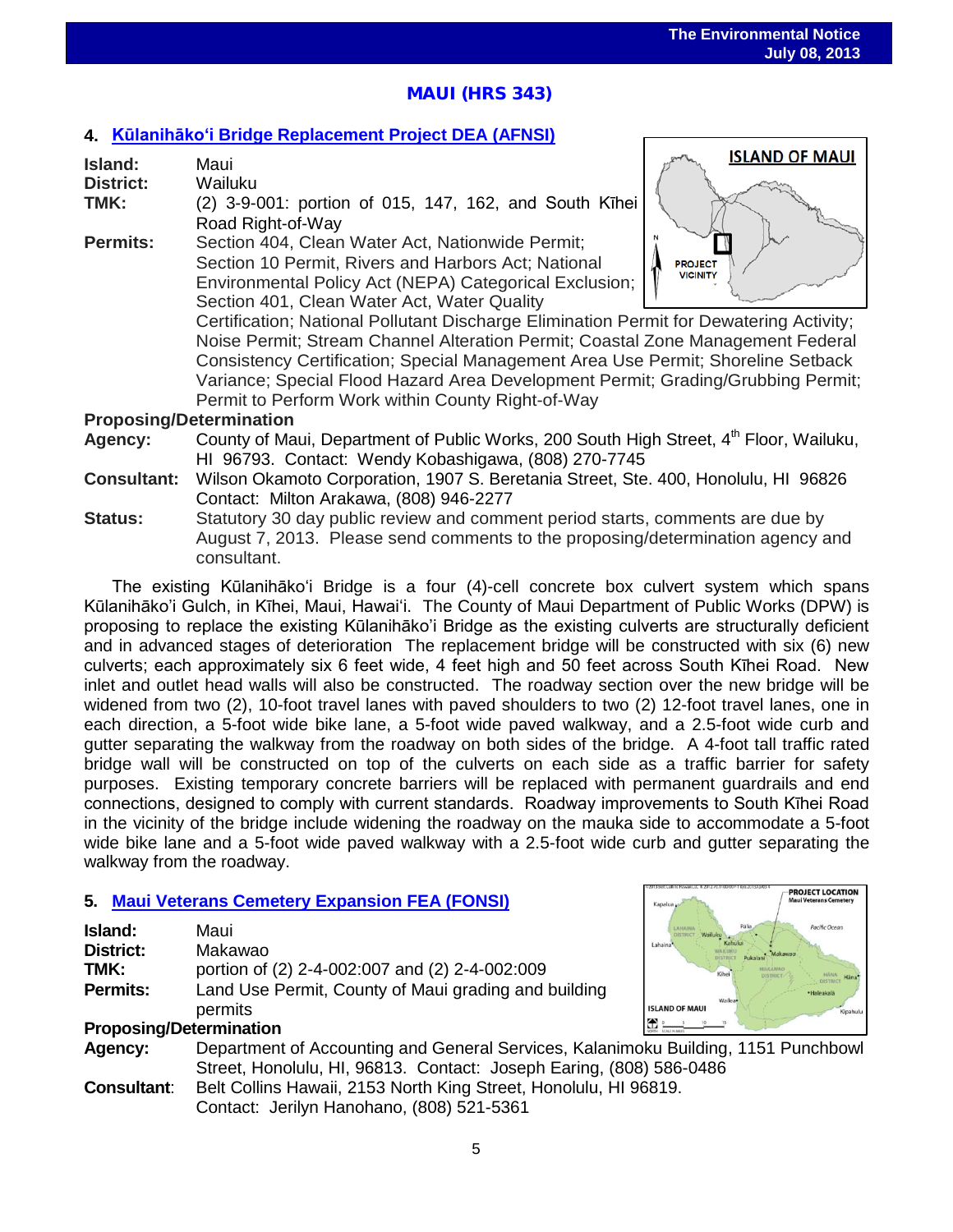# **Status:** Finding of No Significant Impact Determination

Maui Veterans Cemetery in Makawao, Maui is nearing capacity for interment. The Department of Defense (DOD) and the Department of Accounting and General Services (DAGS) propose to expand the capacity of the existing cemetery by developing on adjacent property and improving the existing cemetery.

The State proposes to increase capacity by developing an adjacent 10 acres for in-ground burials and columbaria. A dedicated maintenance shelter, driveway and irrigation system will also be constructed on the 10-acre expansion area. Development of the expansion area includes grading, installation of a drainage basin for storm water, site preparations for in-ground burials, and construction of columbaria. Construction of an irrigation well and water tank may be developed in the expansion area in order to meet future water demands.

Development on the existing 7-acre parcel includes installation of a driveway for access to the expansion area; realignment of the parking lot; relocation of the flag pole to a formal flag assembly area; and installation of an irrigation system.

## MOLOKA**ʻ**I (HRS 343)

#### **6. [Chopra Hale Apartments, Kaunakakai DEA \(AFNSI\)](http://oeqc.doh.hawaii.gov/Shared%20Documents/EA_and_EIS_Online_Library/Molokai/2010s/2013-07-08-MO-5E-DEA-Chopra-Hale-Apartments-in-Kaunakakai.pdf)**

| Island:            | Molokaʻi                                                                         | Mounaloo<br>Kowela      |  |
|--------------------|----------------------------------------------------------------------------------|-------------------------|--|
| <b>District:</b>   | Kaunakakai                                                                       | <b>PROJECT</b>          |  |
| TMK:               | $(2)$ 5-3-004:028                                                                | <b>SITE</b>             |  |
| <b>Permits:</b>    | Change in Zoning/Community Plan Amendment                                        | $(n)$ ISLAND OF MOLOKAL |  |
| <b>Applicant:</b>  | LDE GROUP, LLC, 15091 Becky Lane, Monte Sereno,                                  |                         |  |
|                    | CA 95030-2105. Contact: Dilip Gunawardena, (408) 402 3680                        |                         |  |
| <b>Approving</b>   |                                                                                  |                         |  |
| Agency:            | County of Maui, Department of Planning, 250 South High Street, Wailuku, Maui, HI |                         |  |
|                    | 96793. Contact: William Spence, (808) 270-8205                                   |                         |  |
| <b>Consultant:</b> | Architectural Drafting Service, P.O. Box 1718, Kaunakakai, HI 96748              |                         |  |
|                    | Contact: Luigi Manera, (808) 553-9045                                            |                         |  |

The subject property consists of 1.004 acres and is identified by TMK 5-3-004:028. The property is located in the State Urban District and is designated Single Family by the Moloka'i Community Plan and Interim by Maui County zoning. The property carries no other special designations.

The Applicant intends to obtain a Community Plan Amendment from Single Family to Multi-Family designation and a Change in Zoning from Interim to A-1, Residential District in order to increase the inventory of affordable apartment rentals on the island of Molokai.

## O**ʻ**AHU (HRS 343)

## **7. [Kamehame Ridge Radio Facility](http://oeqc.doh.hawaii.gov/Shared%20Documents/EA_and_EIS_Online_Library/Oahu/2010s/2013-07-08-OA-5B-DEA-Kamehameha-Ridge-Radio-Facility.pdf) DEA (AFNSI)**

| Island:         | Oʻahu                                                 |
|-----------------|-------------------------------------------------------|
| District:       | Koolaupoko                                            |
| TMK:            | $(1)$ 3-9-009:001                                     |
| <b>Permits:</b> | Conservation District Use Permit, Management Plan     |
| Proposing       |                                                       |
| Agency:         | Department of Accounting and General Services (DAGS), |
|                 | Information and Communication Services Department's   |
|                 | (ICSD). Contact: Joseph Earing, (808) 586-0486        |

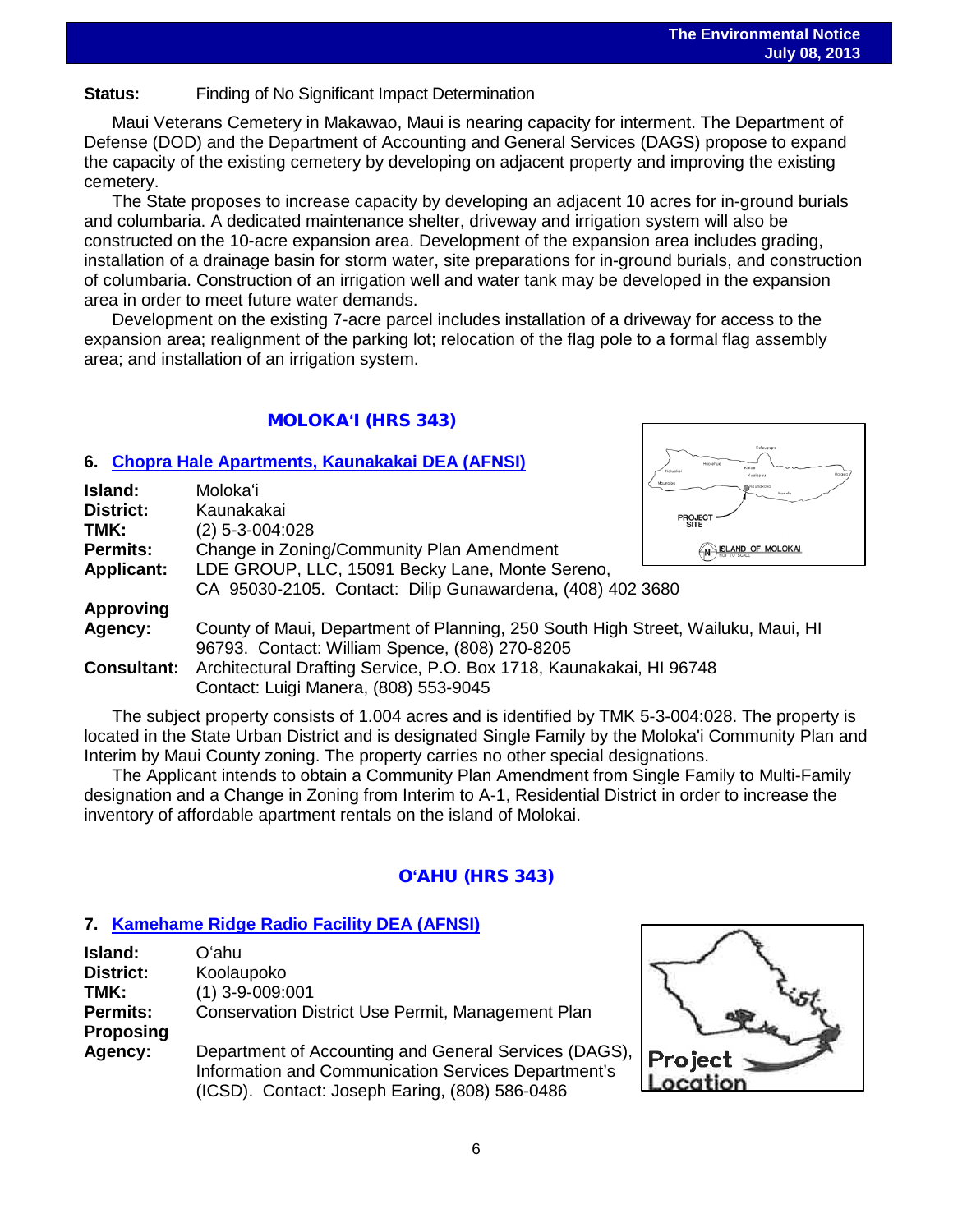### **Determination**

**Agency:** Department of Land and Natural Resources, Office of Conservation and Coastal Lands, 1151 Punchbowl Room 131, Honolulu, HI 96809. Contact: Michael Cain, (808) 783-2501 **Consultant:** Wilson Okamoto Corporation, 1907 South Beretania Street, Suite 400, Honolulu, HI 96826. Contact: John Sakaguchi, (808) 946-2277

The proposed new Kamehame Ridge Radio Facility will extend the reach of DAGS Information and Communication Services Department's (ICSD) Hawaiian Digital Microwave Radio System. The site is at the 1278 foot elevation on the Koʻolau range, at the edge of a vertical *pali* overlooking the eastern half of Waimanalo. Elements of the project include: a 50-foot, 4-sided self-supported piple leg tower; a 16-foot by 16-foot by 5-foot high at grade concrete tower foundation; a 1006 square-foot, 12-foot high support building to house radio equipment and an emergency generator; a double-walled 1000-gallon above ground fuel tank; and security fencing.

Other telecommunications facilities in the area include Federal Aviation Administration (FAA), City and County of Honolulu, and US Coast Guard facilities. Preliminary studies indicate that there will be no interference with these. Electric power will be supplied via underground conduits connecting to the existing underground system that powers the other facilities. No water service or sewage service will be required.

## **8. [Kamehameha Schools Community Learning Center at M](http://oeqc.doh.hawaii.gov/Shared%20Documents/EA_and_EIS_Online_Library/Oahu/2010s/2013-07-08-OA-5E-FEA-Kamehameha-Schools-Community-Learning-Center-Maili.pdf)aʻili FEA (FONSI)**

| Island:<br>District: | Oʻahu<br>Waiʻanae                                                                                                                                                                                                                                                                                                                                                                           |  |
|----------------------|---------------------------------------------------------------------------------------------------------------------------------------------------------------------------------------------------------------------------------------------------------------------------------------------------------------------------------------------------------------------------------------------|--|
| TMK:                 | 8-7-010: 007 (portion)                                                                                                                                                                                                                                                                                                                                                                      |  |
| <b>Permits:</b>      | Building, Grading, Construction Dewatering, Noise for<br>Construction Activities, Trenching, Industrial Wastewater<br>Discharge, Construction within a Flood Hazard District,<br>Drainage Connection, Sewer Connection, Site<br>Development, Subdivision, Traffic Review Branch<br>Approval, Water Availability Approval, Plan Review<br>Approval, National Pollutant Discharge Elimination |  |
|                      | <b>PROJECT ARE</b><br>System, Section 6E (Hawai'i Revised Statutes), and                                                                                                                                                                                                                                                                                                                    |  |
|                      | Permit to perform work within a State Right-of-Way.                                                                                                                                                                                                                                                                                                                                         |  |
| <b>Applicant:</b>    | Kamehameha Schools, Facilities Development and Support Division, 567 South King<br>Street, Suite 617, Honolulu, HI 96813. Contact: Kaiulani Sodaro, (808) 534-8499                                                                                                                                                                                                                          |  |
| <b>Approving</b>     |                                                                                                                                                                                                                                                                                                                                                                                             |  |
| Agency:              | Department of Hawaiian Home Lands, P.O. Box 1879, Honolulu, HI 96805<br>Contact: Jobie Masagatani, (808) 620-9501                                                                                                                                                                                                                                                                           |  |
| <b>Consultant:</b>   | PBR HAWAII, 1001 Bishop Street, Suite 650, Honolulu, HI 96813<br>Contact: Michael Shibata, (808) 521-5631                                                                                                                                                                                                                                                                                   |  |
| Statue:              | Einding of No Significant Impact Determination                                                                                                                                                                                                                                                                                                                                              |  |

**Status:** Finding of No Significant Impact Determination Kamehameha Schools' mission is to fulfill Pauahi's desire to improve the capability and wellbeing of native Hawaiians into perpetuity through education. Kamehameha Schools believes that working within native Hawaiian communities to strengthen schools and other educational providers will not only serve native Hawaiian families, but will help to lift the level of education and well-being for the entire community. To that end, Kamehameha Schools' *Ka Pua* Initiative on the Waiʻanae Coast will work to align commitments and investments across the entire Waiʻanae Coast and make significant investments in facilities, capacity, and community infrastructure. Through *Ka Pua*, Kamehameha Schools is poised to make a significant difference through partnership and engagement.

One of the most significant commitments Kamehameha Schools is making to the Waiʻanae Coast is the development of the Kamehameha Schools' Community Learning Center (KCLC) at Maʻili that will not only symbolize a collective commitment to the community and its children, but will model innovative and collaborative supports for *keiki* and *'ohana*, fostering better educational outcomes, strengthening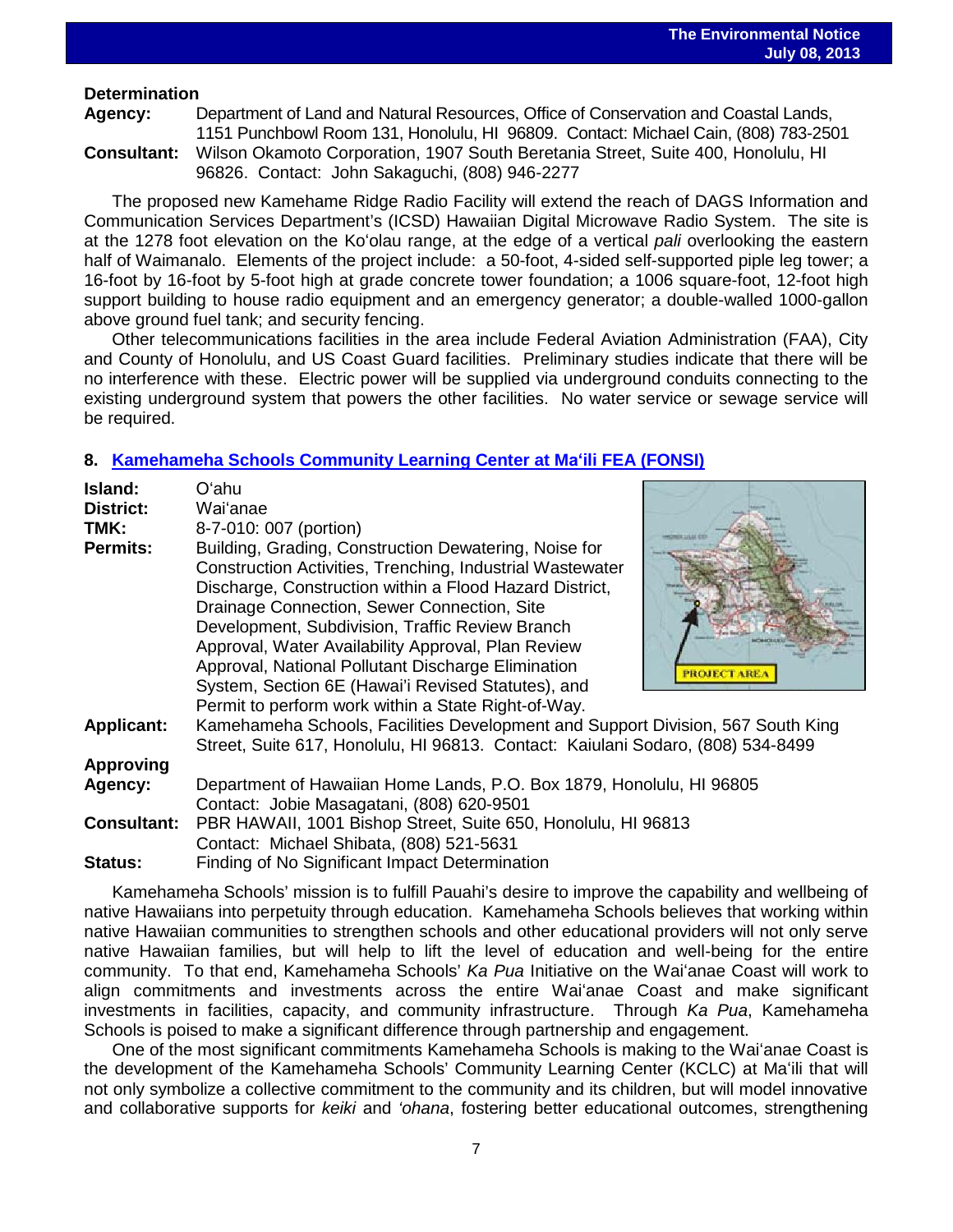the community, and deepening a vibrant native Hawaiian culture. As part of the overall *Ka Pua* Education Plan, the KCLC at Maʻili will establish state of the art educational spaces, serve as the nexus for Kamehameha Schools' presence on the Waiʻanae Coast, and reduce significant barriers for community collaborators.

The KCLC at Maʻili will be located on approximately 40 acres of land in Maʻili (TMK 8-7-010: 007 por.). The 40-acre project site is part of a larger 89.274-acre parcel owned by the Department of Hawaiian Home Lands. While the exact spatial requirements are still being refined, the KCLC at Maʻili is envisioned as being developed in three phases and uses envisioned include an early childhood education complex, educational support (P-20 programs), and student and community support facilities.

## KAUA**ʻ**I (HRS 343)

#### **9. [Kekaha Landfill Phase II Vertical Expansion DEA \(AFNSI\)](http://oeqc.doh.hawaii.gov/Shared%20Documents/EA_and_EIS_Online_Library/Kauai/2010s/2013-07-08-KA-5B-DEA-Kekaha-Landfill-Phase-II-Expansion.pdf)**

| Island:            | Kauaʻi                                                                                                                                                                                                                          | <b>Pacific</b>                                            |
|--------------------|---------------------------------------------------------------------------------------------------------------------------------------------------------------------------------------------------------------------------------|-----------------------------------------------------------|
| <b>District:</b>   | Waimea                                                                                                                                                                                                                          | <b>Ocean</b>                                              |
| TMK:               | 1-2-002:009 and 1-2-002:001                                                                                                                                                                                                     | Kilauea                                                   |
| <b>Permits:</b>    | Solid Waste Management Permit, Initial Covered Source<br>Air Permit, Title V Air Permit, Historic Preservation<br>Review, Conservation District Use Application (Cell 2)<br>only), Special Management Area Permit (Cell 2 only) | Location<br>Kanaa<br>Kauai                                |
|                    | <b>Proposing/Determination</b>                                                                                                                                                                                                  |                                                           |
| <b>Agency:</b>     | County of Kaua'i, Department of Public Works, Solid<br>Waste Division, 4444 Rice Street, Suite 275, Lihu'e, HI<br>96766. Contact: Troy Tanigawa, (808) 241-4992                                                                 | Kekaha<br>$2.5\quad 5$<br>10 <sup>1</sup><br><b>Miles</b> |
| <b>Consultant:</b> | AECOM Technical Services, Inc., 1001 Bishop Street, Suite 1600, Honolulu, HI 96813<br>Contact: Julie Zimmerman, (808) 356-5392                                                                                                  |                                                           |
| $Q_{\text{full}}$  | Statutory 30 day public review and comment period starts, comments are due by August                                                                                                                                            |                                                           |

**Status:** Statutory 30 day public review and comment period starts, comments are due by August 7, 2013. Please send comments to the proposing/determination agency and consultant.

The County of Kauaʻi, Department of Public Works, Solid Waste Division, is proposing a vertical expansion of the Kekaha Landfill (KLF) on the Island of Kauaʻi, Hawaiʻi. The proposed action is to vertically expand the currently permitted Phase II/Cell 1 area and the proposed Cell 2 lateral expansion, thereby prolonging the life of the KLF, which is the only permitted municipal solid waste landfill on the Island of Kauaʻi. The currently-permitted KLF Phase II is projected to reach capacity in early 2014, at which time the Island of Kauaʻi would be without a landfill for the safe disposal of municipal solid waste. The lack of a permitted municipal solid waste landfill would result in adverse effects on the environment and public health.

To determine whether the proposed action would have a significant impact on the human, natural, or historic environments, the project, its anticipated direct and indirect effects, and the short-term, long-term, and cumulative impacts have been evaluated. Based on the analysis and resources evaluated, a Finding of No Significant Impact is anticipated.

## **COASTAL ZONE MANAGEMENT NOTICES**

**Federal Consistency Reviews**

The Hawaiʻi Coastal Zone Management (CZM) Program has received the following federal action to review for consistency with the CZM objectives and policies in Chapter 205A, Hawaiʻi Revised Statutes. This public notice is being provided in accordance with section 306(d) (14) of the National Coastal Zone Management Act of 1972, as amended. For general information about CZM federal consistency please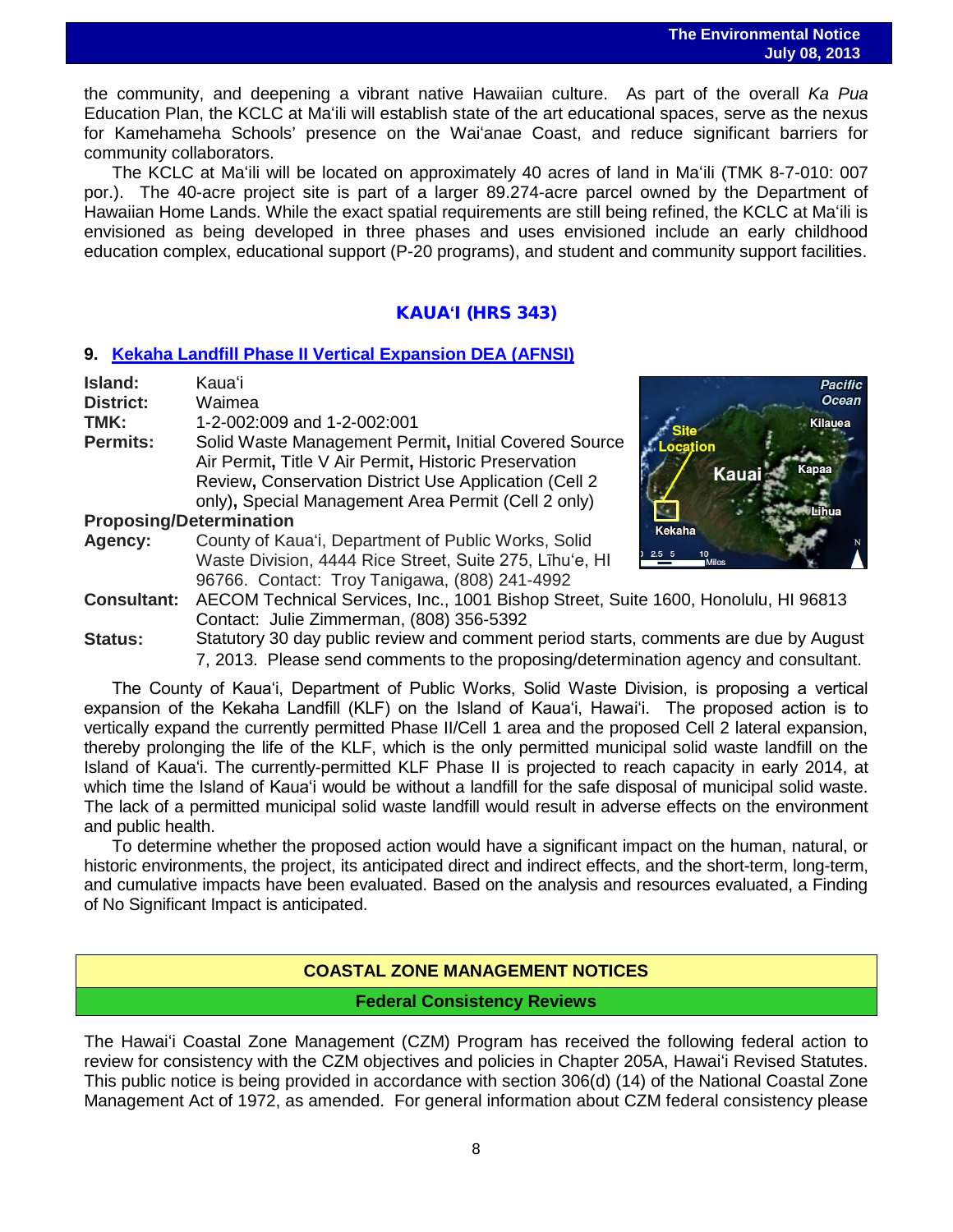call John Nakagawa with the Hawaiʻi CZM Program at 587-2878. For neighboring islands use the following toll free numbers: Lānaʻi & Molokai: 468-4644 x72878, Kauaʻi: 274-3141 x72878, Maui: 984- 2400 x72878 or Hawaiʻi: 974-4000 x72878. For specific information or questions about an action listed below please contact the CZM staff person identified for each action. Federally mandated deadlines require that comments be received by the date specified for each CZM consistency review. Comments may be submitted by mail, electronic mail or fax, as indicated below.

*Mail*: Office of Planning Department of Business, Economic Development and Tourism P.O. Box 2359 Honolulu, Hawaiʻi 96804 *Email*: [jnakagaw@dbedt.hawaii.gov](mailto:jnakagaw@dbedt.hawaii.gov)

*Fax*: (808) 587-2899

## **U.S. Coast Guard Tsunami Safety Zones in Commercial Harbors**

| <b>Federal Action:</b>                                                                                                                                                                                                                                                                                                                                                                                                                                                                                                                                                                                                                                                                                                                                                                                                                                                                                                                                                                                                                                                                                                                                                                                           | <b>Federal Agency Activity</b>                                                                                                                                                                                                                                                         |
|------------------------------------------------------------------------------------------------------------------------------------------------------------------------------------------------------------------------------------------------------------------------------------------------------------------------------------------------------------------------------------------------------------------------------------------------------------------------------------------------------------------------------------------------------------------------------------------------------------------------------------------------------------------------------------------------------------------------------------------------------------------------------------------------------------------------------------------------------------------------------------------------------------------------------------------------------------------------------------------------------------------------------------------------------------------------------------------------------------------------------------------------------------------------------------------------------------------|----------------------------------------------------------------------------------------------------------------------------------------------------------------------------------------------------------------------------------------------------------------------------------------|
| <b>Federal Agency:</b>                                                                                                                                                                                                                                                                                                                                                                                                                                                                                                                                                                                                                                                                                                                                                                                                                                                                                                                                                                                                                                                                                                                                                                                           | U.S. Coast Guard (USCG)                                                                                                                                                                                                                                                                |
| <b>Contact:</b>                                                                                                                                                                                                                                                                                                                                                                                                                                                                                                                                                                                                                                                                                                                                                                                                                                                                                                                                                                                                                                                                                                                                                                                                  | Dr. Dennis Mead (808) 535-3464                                                                                                                                                                                                                                                         |
| <b>Proposed Action:</b><br>The USCG is proposing to establish tsunami safety zones in nine State of Hawai'i<br>commercial harbors: Nawiliwili and Port Allen, Kaua'i; Barbers Point and Honolulu<br>Harbor, Oʻahu; Kaunakakai, Molokaʻi; Kaumalapau, Lānaʻi; Kahului, Maui; and<br>Kawaihae and Hilo, Hawai'i. The purpose of the safety zones is to expedite the<br>evacuation of the harbors in the event a tsunami warning is issued for the main<br>Hawaiian Islands. In the event a tsunami warning is issued, the USCG will enforce<br>the safety zones, closing those harbors within the anticipated impact areas of the<br>tsunami. When the safety zones are activated for enforcement, no vessels will be<br>permitted to enter the closed harbors. Enforcement of the safety zones will also<br>trigger an immediate evacuation of the closed harbors. The harbors will remain<br>closed until the USCG reopens the specific harbors impacted. Once the threat has<br>passed and harbors have been assessed as safe for reentry of commercial<br>navigation, the safety zones will be deactivated allowing vessels to transit the<br>The proposed rule is posted at the federal web site:<br>harbors. |                                                                                                                                                                                                                                                                                        |
| Location:                                                                                                                                                                                                                                                                                                                                                                                                                                                                                                                                                                                                                                                                                                                                                                                                                                                                                                                                                                                                                                                                                                                                                                                                        | http://www.regulations.gov (enter docket number USCG-2013-0021).<br>State of Hawai'i commercial harbors at Nawiliwili and Port Allen, Kaua'i; Barbers<br>Point and Honolulu Harbor, O'ahu; Kaunakakai, Moloka'i; Kaumalapa'u, Lāna'i;<br>Kahului, Maui; and Kawaihae and Hilo, Hawai'i |
| <b>CZM Contact:</b><br><b>Comments Due:</b>                                                                                                                                                                                                                                                                                                                                                                                                                                                                                                                                                                                                                                                                                                                                                                                                                                                                                                                                                                                                                                                                                                                                                                      | John Nakagawa, 587-2878, jnakagaw@dbedt.hawaii.gov<br>July 22, 2013                                                                                                                                                                                                                    |

| <b>Special Management Area (SMA) Minor Permits</b>                                                                                                                                                                                                                                                               |                                                                                                                                                                                                                                                                               |                              |  |
|------------------------------------------------------------------------------------------------------------------------------------------------------------------------------------------------------------------------------------------------------------------------------------------------------------------|-------------------------------------------------------------------------------------------------------------------------------------------------------------------------------------------------------------------------------------------------------------------------------|------------------------------|--|
| The SMA Minor permits below have been approved (HRS 205A-30). For more information, contact the<br>county/state Planning Department. Honolulu (768-8014); Hawai'i (East Hi, 961-8288; West Hi, 323-4770); Kaua'i<br>(241-4050); Maui (270-7735); Kaka'ako or Kalaeloa Community Development District (587-2841). |                                                                                                                                                                                                                                                                               |                              |  |
| <b>Location (TMK)</b><br><b>Description (File No.)</b><br><b>Applicant/Agent</b>                                                                                                                                                                                                                                 |                                                                                                                                                                                                                                                                               |                              |  |
| Hawai'i: South Kona (8-2-006: 027)                                                                                                                                                                                                                                                                               | Continued Use of Privately Owned Beach Park and Retention<br>of Certain As-Built Improvements Including a Rock Wall along<br>a Portion of the Southern Property Line, A Community Garden<br>Area, Landscaping and Irrigation System, and Related<br>Improvements (SMM 13-269) | The Bill Healy<br>Foundation |  |
| Hawai'i: North Kona (7-8-014: 037 and<br>038)                                                                                                                                                                                                                                                                    | Conversion of Existing Single-Family Dwelling into a Surfing<br>and Aqua Related Rental Shop and Related Improvements<br>(SMM 13-274)                                                                                                                                         | Dominic Del Rosario          |  |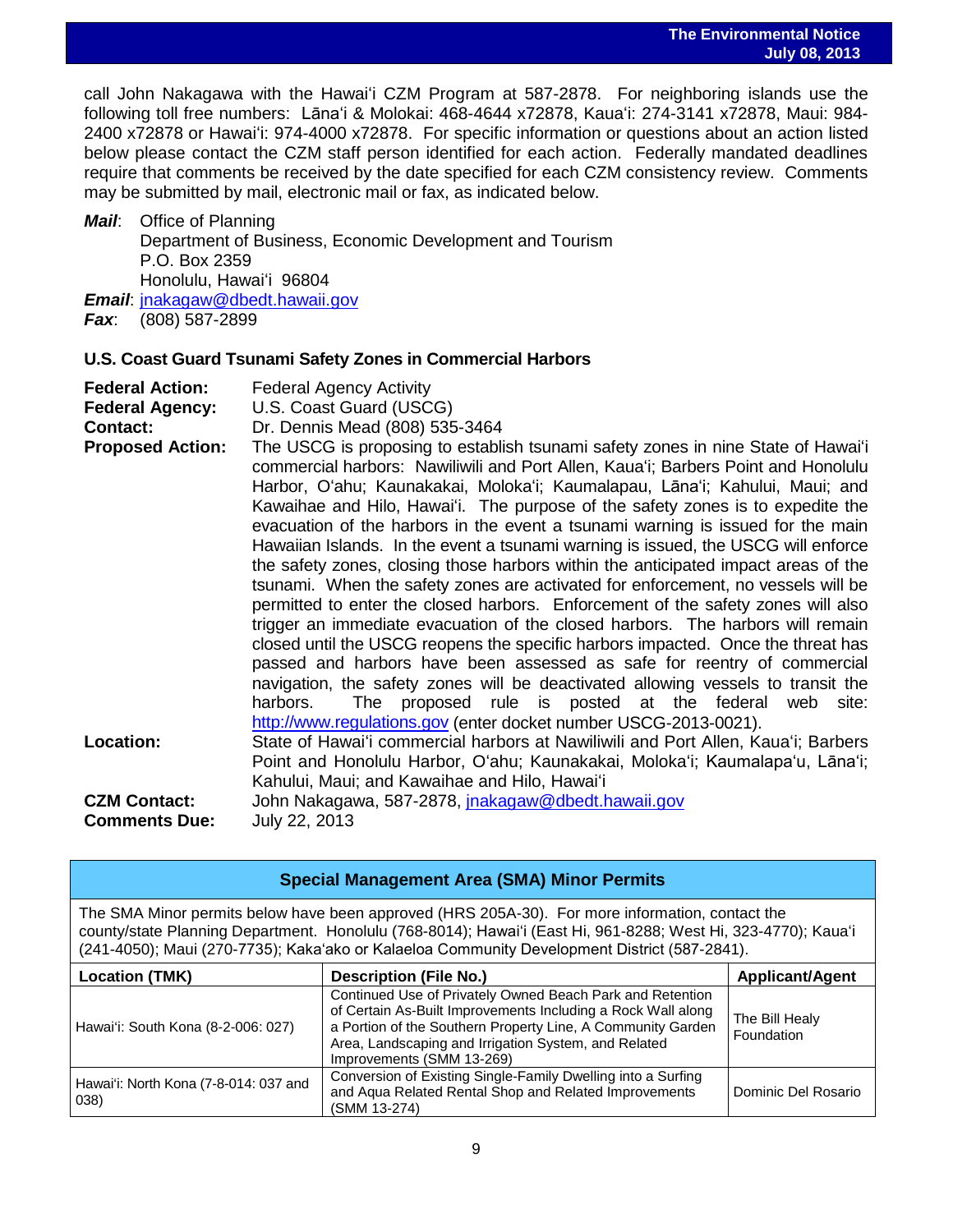|                                    |                                                                                                                | $0.41$ y $0.44$ and $0.01$      |
|------------------------------------|----------------------------------------------------------------------------------------------------------------|---------------------------------|
|                                    |                                                                                                                |                                 |
| Maui: (2-8-004: 032)               | Potting Shed with Covered Deck (After-the-fact) (SM2 20120147)                                                 | <b>Frederick Honig</b>          |
| Maui: Lahaina (4-2-001: 028)       | Interior/Exterior Renovation (SM2 20130071)                                                                    | Atom Kasprzycki                 |
| Maui: Kihei (3-9-004: 023)         | Apartment Alteration (SM2 20130072)                                                                            | <b>Wendell Corpuz</b>           |
| Maui: Paia (2-6-011: 028)          | New Carport (SM2 20130073)                                                                                     | Steven Jackson                  |
| O'ahu: Diamond Head (3-1-042: 009) | Kapi'olani Community College - Building 6939-Side B, Major<br>Exterior Alterations and Additions (2013/SMA-16) | Kapi'olani Community<br>College |

# **SHORELINE NOTICES**

## **Shoreline Certification Applications**

The shoreline certification applications above are available for review at the DLNR Offices on Kauaʻi, Hawaiʻi, Maui, and Honolulu, 1151 Punchbowl Street, Room 220 (HRS 205A-42 and HAR 13-222-12). All comments shall be submitted in writing to the State Land Surveyor, 1151 Punchbowl Street, Room 210, Honolulu, HI 96813 and postmarked no later than 15 calendar days from the date of the public notice of the application. For more information, call Ian Hirokawa at 587-0420.

| File No.      | <b>Date</b> | Location                                                                                                                                                                                                                                                                                              | <b>Applicant/Owner</b>                                                                       | <b>TMK</b>          |
|---------------|-------------|-------------------------------------------------------------------------------------------------------------------------------------------------------------------------------------------------------------------------------------------------------------------------------------------------------|----------------------------------------------------------------------------------------------|---------------------|
| OA-1536       | 6/6/13      | Lot 14-C of the Kahala Subdivision situate at Kahala,<br>Honolulu, O'ahu<br>Address: 4523 Kahala Avenue<br>Purpose: Setback purpose                                                                                                                                                                   | Austin, Tsutsumi &<br>Associates, Inc./Konami<br>Real Estate, Inc.                           | 3-5-004:009         |
| OA-1537       | 6/7/13      | Lot 1 of the Kualoa Beach Lots situate at Kualoa,<br>Ko'olaupoko, O'ahu<br>Address: 49-829 Kamehameha Highway<br>Purpose: Building permits                                                                                                                                                            | Hawai'i Land Consultants/<br>Kualoa Ranch Inc.                                               | 4-9-007:023         |
| OA-1538       | 6/7/13      | Lot 13 of the Kualoa Beach Lots situate at Kualoa,<br>Ko'olaupoko, O'ahu<br>Address: 49-743 Kamehameha Highway<br>Purpose: Removal of structure                                                                                                                                                       | Hawai'i Land Consultants/<br>Kualoa Ranch Inc.                                               | 4-9-007:007         |
| OA-1539       | 6/7/13      | Portions of Grant 5677 to Cecil Brown, Grant 4674 to John<br>D. Holt Jr. and Land Patent 8165, Part B, Land Commission<br>Award 8559-B, Apana 32 to Wm. Lunalilo situate at<br>Ka'alawai, Kapahulu, Honolulu, O'ahu<br>Address: 4031 A Kulamanu Street<br>Purpose: Obtain building permit             | Wesley T. Tengan/Judith<br>Pyle                                                              | 3-1-040:004         |
| OA-1540       | 6/7/13      | Lot 78 Land Court Application 1052 as shown on Map 5<br>situate at Makaha, Wai'anae, O'ahu<br>Address: 84-811 Moua Street<br>Purpose: Obtain building permit                                                                                                                                          | Wesley T. Tengan/G and H<br>Co., Ltd.                                                        | 8-4-005:023         |
| MA-549        | 6/13/13     | Portions of Section 3 of the First Partition of the<br>Hamakuapoko Hui and Lot 8 to Kealoha, Section 2 of the<br>Second Partition of Hamakuapoko Hui situate at Pa'ia,<br>Hamakuapoko, Maui<br>Address: 72 Lae Place<br>Purpose: N/A                                                                  | Akamai Land Surveying,<br>Inc./Gavin Ferguson                                                | 2-6-008:009         |
| HA-467        | 6/24/13     | Lot A-1 being the whole of Parcel A of Church Lot at Puako<br>and Portions of School Grant 13, Ap. 1 to Board of<br>Education and Government (Crown) Land situate at<br>Lalamilo, Waimea, Kohala, Island of Hawai'i<br>Address: 69-1600 Puako Beach Drive<br>Purpose: Obtain State and County permits | Wes Thomas Associates/<br>State of Hawai'i                                                   | 6-9-002:007-<br>010 |
| <b>KA-377</b> | 6/20/13     | Lot 9 of Waipouli Beach Lots being a portion of R.P. 7373,<br>L.C. Aw. 8559-B, A.P. 42 to William C. Lunalilo situate at<br>Waipouli, Kawaihau, Kaua'i<br>Address: 976 Niulani Street<br>Purpose: Repair sea wall                                                                                     | Honua Engineering, Inc./<br>Stephanie L. Skow,<br>Katherine L. Skow and<br>Matthew O. Nelson | 4-3-009:001         |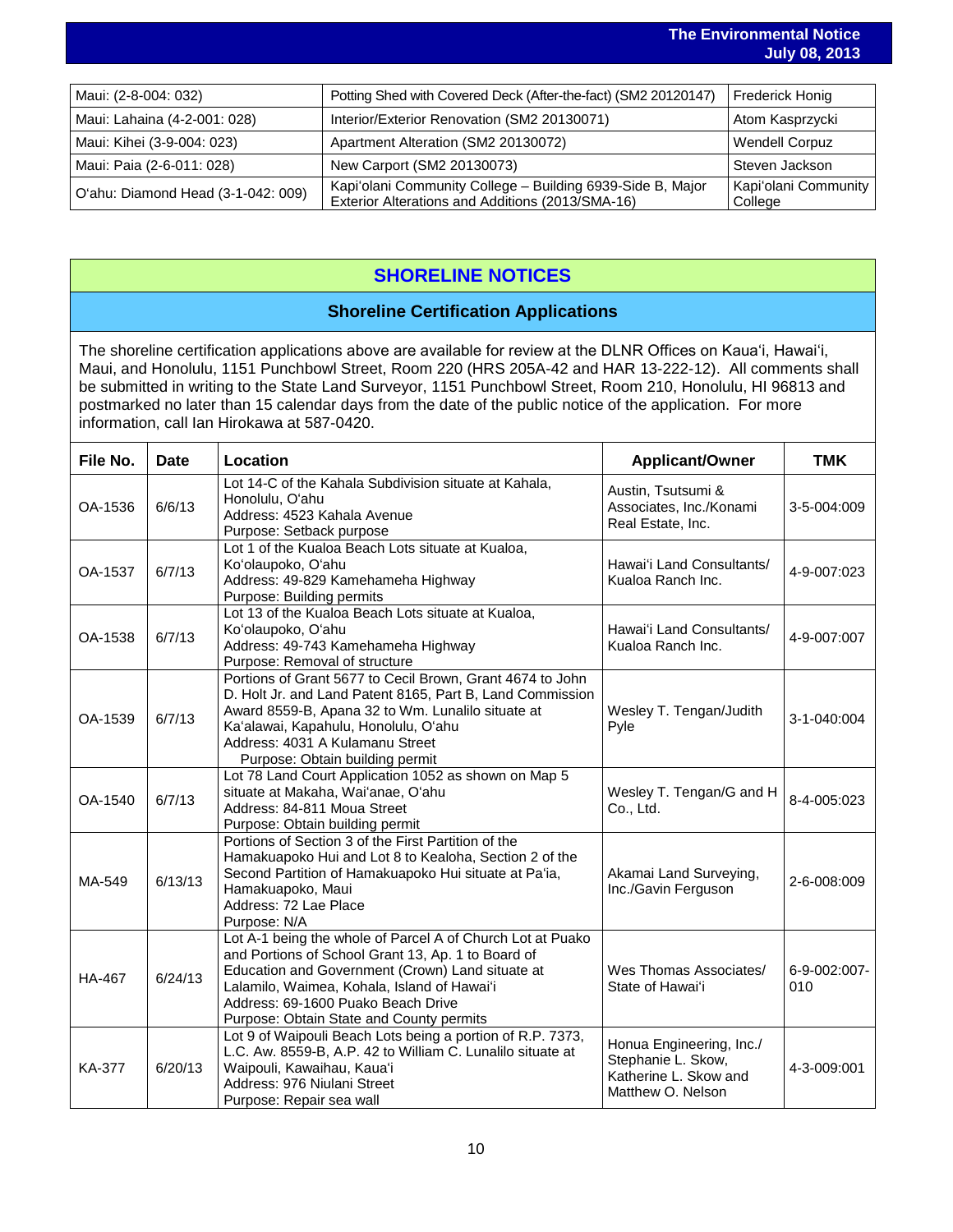## **Shoreline Certifications and Rejections**

The shoreline notices below have been proposed for certification or rejection by DLNR (HRS 205A-42 and HAR 13-222-26). Any person or agency who wants to appeal shall file a notice of appeal in writing with DLNR no later than 20 calendar days from the date of this public notice. Send the appeal to the Board of Land and Natural Resource, 1151 Punchbowl Street, Room 220, Honolulu, HI 96813.

| File No. | <b>Proposed/Rejected</b>                   | Location                                                                                                                                                                         | <b>Applicant/Owner</b>                               | <b>TMK</b>           |
|----------|--------------------------------------------|----------------------------------------------------------------------------------------------------------------------------------------------------------------------------------|------------------------------------------------------|----------------------|
| OA-1508  | <b>Proposed Shoreline</b><br>Certification | Lot 23 of Land Court Application 1810<br>(Map 4), Mokuleia, Waialua, O'ahu<br>Address: 68-673 Ho'omana Place<br>Purpose: Building setback                                        | Jaime F.<br>Alimboyoguen/<br><b>Richard Sutton</b>   | $6 - 8 -$<br>010:014 |
| OA-1509  | <b>Proposed Shoreline</b><br>Certification | Lot 22 of Land Court Application 1810<br>(Map 4), Mokuleia, Waialua, O'ahu<br>Address: 68-675 Ho'omana Place<br>Purpose: Building setback                                        | Jaime F.<br>Alimboyoguen/<br><b>Richard Sutton</b>   | 6-8-<br>010:015      |
| OA-1512  | <b>Proposed Shoreline</b><br>Certification | Lot 16 as shown on Map 4 of Land<br>Court Application 1810 situate at<br>Mokuleia, Waialua, O'ahu<br>Address: 68-689 Farrington Highway<br>Purpose: Building setback requirement | Jaime F.<br>Alimboyoguen/<br><b>Gregory Michaels</b> | $6 - 8 -$<br>010:021 |
| OA-1531  | <b>Proposed Shoreline</b><br>Certification | Lot 1123 of Land Court Application 677<br>Map 255 situate at Kailua, Ko'olaupoko,<br>O'ahu<br>Address: 104 A South Kalaheo Avenue<br>Purpose: Development of property            | Dennis K. Hashimoto/<br>Harry J. Last                | $4 - 3 -$<br>012:037 |